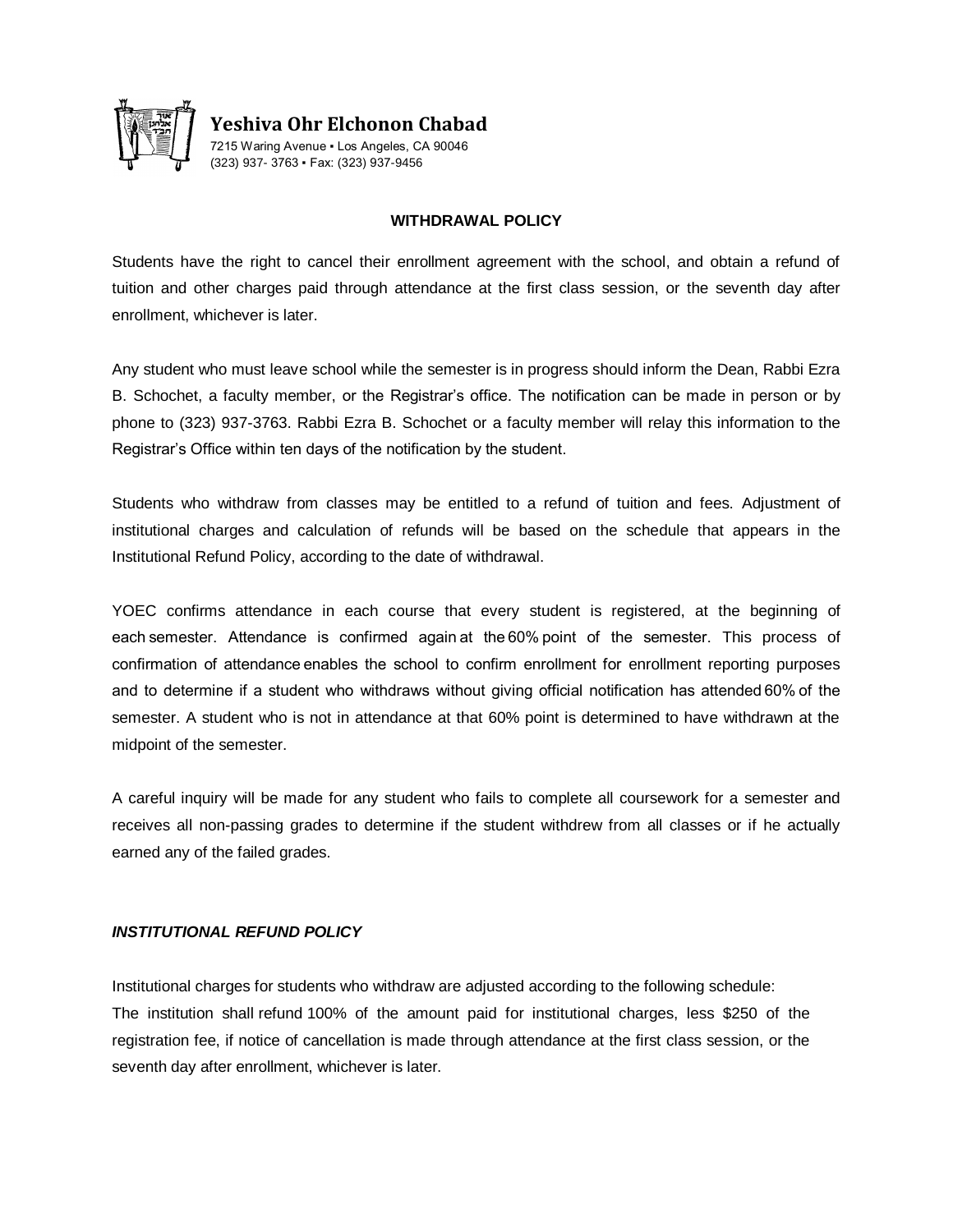**\$250 Registration Fee is non refundable after the first day of classes. \$700 Registration Fee is non refundable after the seventh day of classes.**

# **Fall 2021**

If the student is enrolled: The student is responsible for: Through 11/01/2021 20% of institutional charges for the semester Through 11/30/2021 **40% of institutional charges for the semester** Through 12/28/2021 60% of institutional charges for the semester No Adjustment to Institutional charges for withdrawals after 12/28/2021.

## **Spring 2022**

| If the student is enrolled:                                            | The student is responsible for:               |
|------------------------------------------------------------------------|-----------------------------------------------|
| Through 3/25/2022                                                      | 20% of institutional charges for the semester |
| Through 5/15/2022                                                      | 40% of institutional charges for the semester |
| Through 6/2/2022                                                       | 60% of institutional charges for the semester |
| No Adjustment to Institutional charges for withdrawals after 6/2/2022. |                                               |

The school will also refund money collected for sending to a third party on the student's behalf such as license or application fees.

If the school cancels or discontinues a course of educational program, the school will make a full refund of all charges. Refunds will be paid within 45 days of cancellation or withdrawal.

If as a result of the student's withdrawal, his Cal Grant exceeds his adjusted tuition charge, the amount that exceeds his tuition charge will be returned to the Commission. The institution will report the changes to the Commission through the "Grants Records Changes" screen in WebGrants.

If a student obtains a loan to pay for an educational program, the student will have to repay the full amount of the loan plus interest, less the amount of any refund, and if the student receives federal student financial aid funds, the student is entitled to a refund of the moneys not paid from federal financial aid funds.

# *RETURN TO TITLE IV CALCULATIONS*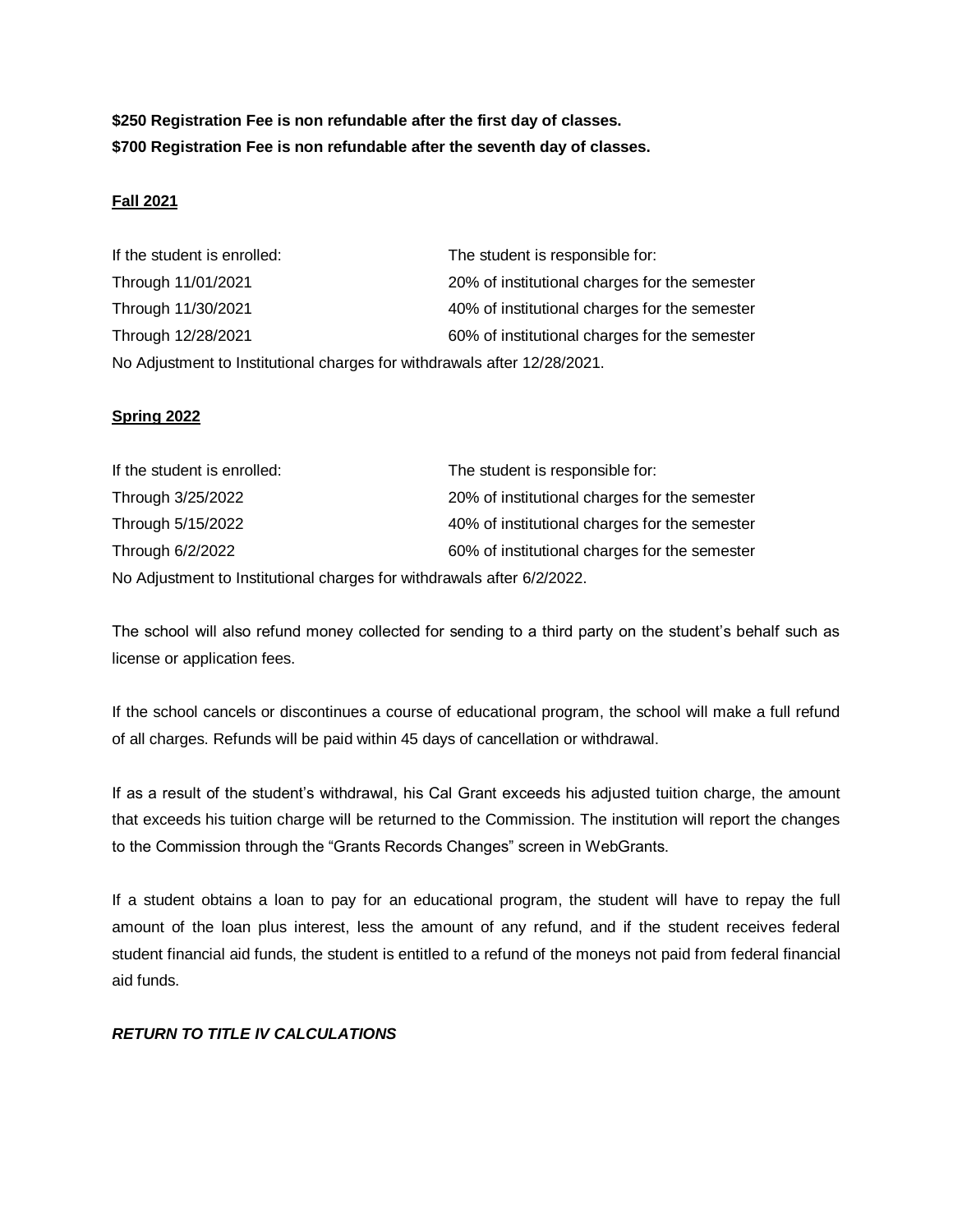In the event that funds are required to be returned to the federal government, Cal Grant funds will not be used for the reimbursement. Cal Grant funds are returned to the Commission prior to returning any other funds, besides for the federal Title IV program funds as required by the Return to Title IV regulations.

For all Title IV eligible students who withdraw during a semester, the institution performs an R2T4 calculation utilizing the Return to Title IV software provided by the U.S. Department of Education. The institution determines the date of withdrawal to be used in the R2T4 calculation.

For a student who gives official notification, the date of withdrawal is the date that the student indicates in his notice or the date of notification, whichever is earlier.

Generally, if a student officially withdraws before 60% of the semester has passed, he will be able to retain a prorated portion of the financial aid award based on the number of days attended and the number of days in the semester. If he withdraws after 60% of the semester has passed he will most likely be able to retain all of the financial aid he has been awarded.

For a student who withdraws without giving official notification, the date of withdrawal is the midpoint of the semester, and the student will be able to retain 50% of the Title IV funds disbursed or the amount that could have been disbursed. If there is a last documented date of attendance in class or at an academically related activity, the R2T4 will be calculated based on this date. This will enable the student to retain a prorated portion of the financial aid award based on the number of days he attended and the number of days in the semester.

If the calculation on the U.S. Department of Education's R2T4 system results in the need to return funds to the Title IV programs, funds will be returned to the various federal financial aid programs according to the following order:

- i. Unsubsidized Federal Direct Stafford loans
- ii. Subsidized Federal Direct Stafford loans
- iii. Federal Direct PLUS received on behalf of the student

Any funds that need to be returned to a lender will be returned by the school on behalf of the student. If unearned funds remain to be returned after repayment of outstanding loan amounts, the remaining excess will be returned in the following order:

- i. Federal Pell Grants
- ii. FSEOG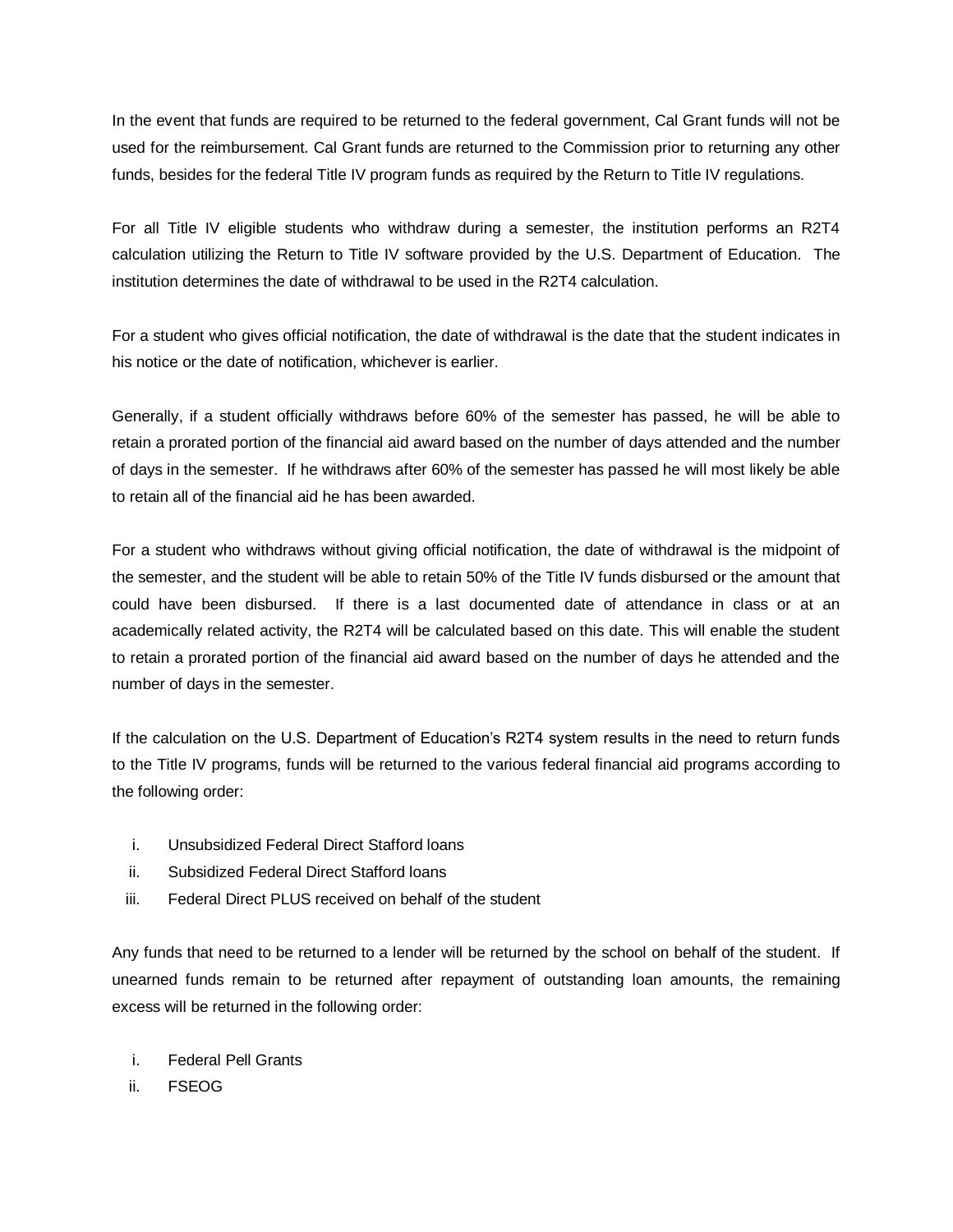Refunds and returns of Title IV funds will be made within forty-five days of the date of determination that a student has withdrawn. Institutional charges that were previously paid by FSA funds might become a debit that the student will be responsible to pay.

#### RETURNING UNEARNED AID

Within 30 days of determining that a student who withdrew must repay all or part of a Title IV grant, the school will notify the student that he must repay the overpayment or make satisfactory arrangements to repay it. The student may sign a repayment agreement with the school or with the US Department of Education or pay the overpayment to the school. If a student fails to pay or sign a repayment agreement with the school or with the US Department of Education, the school will report the overpayment to NSLDS and refer it to the Default Resolution Group for collection.

## POST WITHDRAWAL DISBURSEMENTS

Students who withdraw in the middle of the semester will have an R2T4 calculation performed to determine if they earned more funds than funds that had already been disbursed at the time of withdrawal. If a student earned more funds than funds disbursed at the time of withdrawal, he qualifies for a post withdrawal disbursement and will be offered those funds. No post withdrawal funds for loans will be drawn down and disbursed without the borrower's authorization.

The post withdrawal disbursement will be made within 180 days of the date the school determines that the student withdrew. In the case of a Federal Direct Loan the school will obtain confirmation from the student before disbursing any loan proceeds. In the case of a Federal Direct PLUS Loan the school will obtain confirmation from the parent before disbursing any loan proceeds.

The school will credit a student's account with a post withdrawal disbursement of Title IV funds without the student's permission for current charges for tuition, fees, room and board up to the amount of the outstanding charges. The school will obtain a student's authorization to credit a student's account with Title IV grant funds for charges other than the current year charges.

The school will credit the charges within 180 days of the date of determination of withdrawal.

Any amount of a post withdrawal disbursement that is not credited to the student's account will be made as soon as possible, but not later than forty five days after the date of determination of withdrawal.